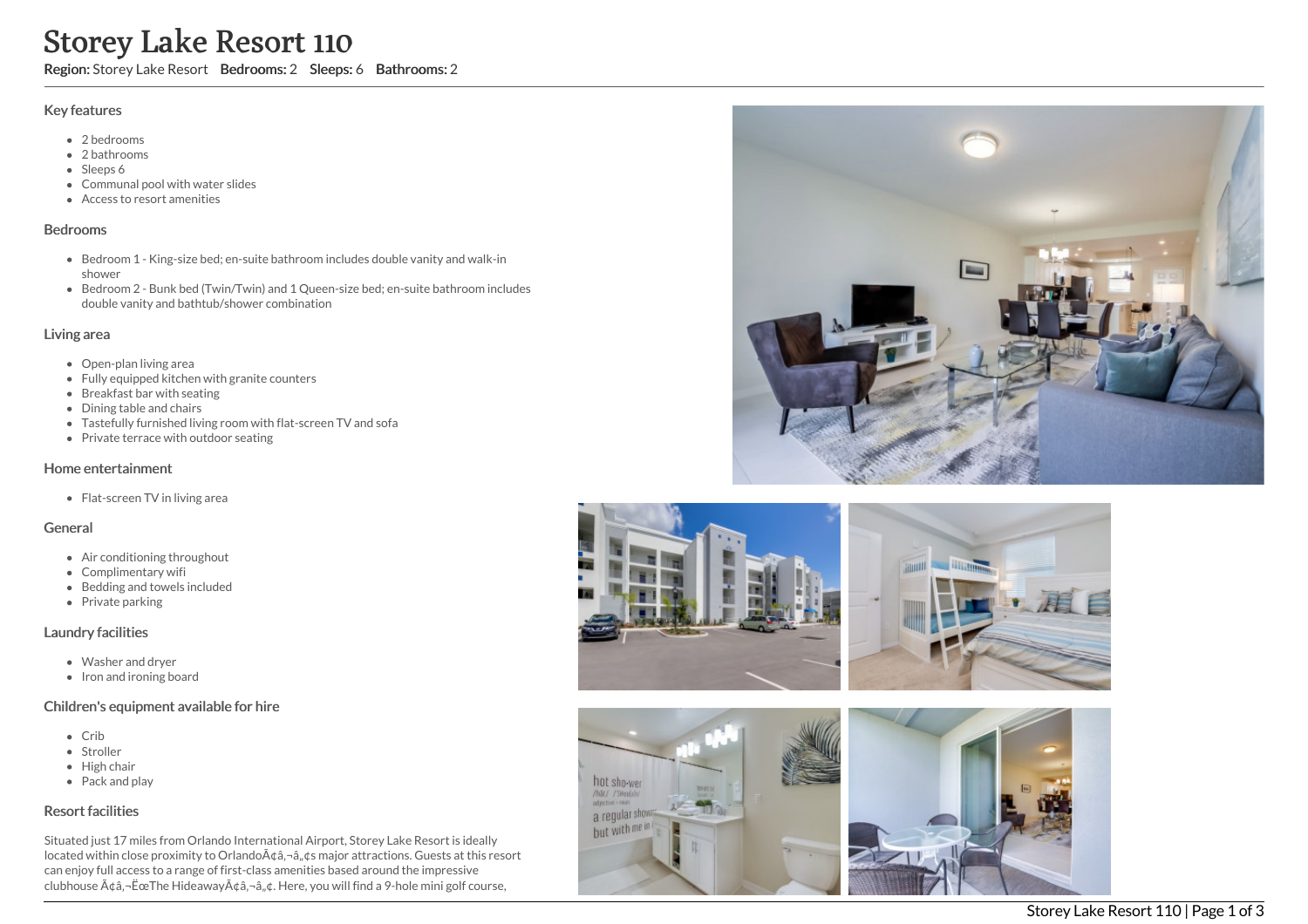volleyball courts, a fully-equipped fitness center and kayak rentals. The resort also features a large communal pool and spa, waterslides and a lazy river where guests can enjoy a 5\* poolside dining and drinks service.

- Supermarket 1 mile
- Shopping mall 2 miles
- Disney World 5 miles
- Seaworld 7 miles
- Universal Studios 10 miles
- Legoland 37 miles
- Airport 17 miles
- Beaches 69 miles